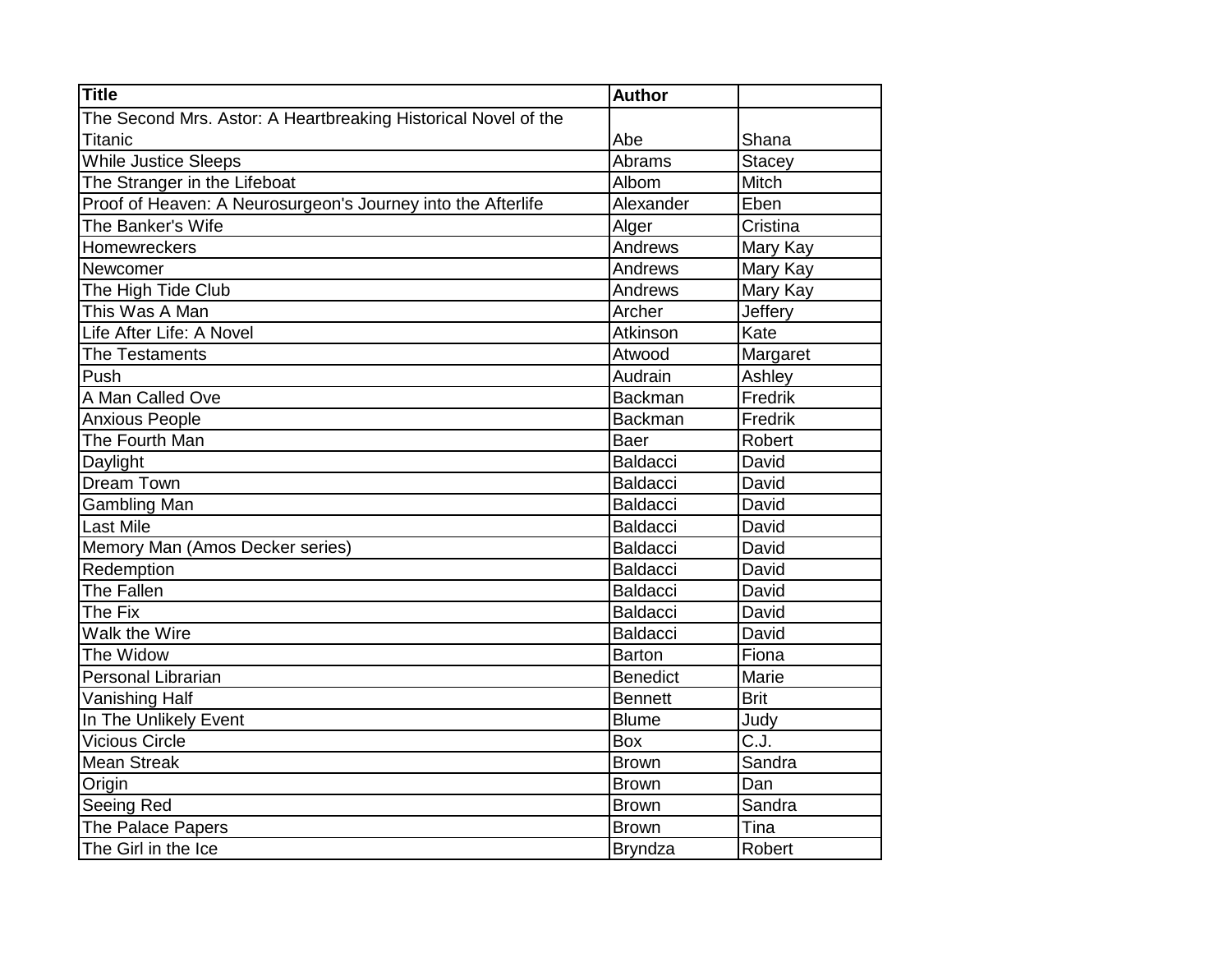| The Body: A Guide for Occupants                          | <b>Bryson</b>  | <b>Bill</b>           |
|----------------------------------------------------------|----------------|-----------------------|
| Skin Game: A Novel of the Dresden Files                  | <b>Butcher</b> | Jim                   |
| A Dog's Purpose                                          | Cameron        | W. Bruce              |
| Calendar Girl                                            | Carlan         | Audrey                |
| A Gathering of Secrets                                   | Castillo       | Linda                 |
| <b>Small Wars</b>                                        | Child          | Lee                   |
| The Christmas Scorpion                                   | Child          | Lee                   |
| The Midnight Line                                        | Child          | Lee                   |
| <b>Better of Dead</b>                                    | Child          | Lee                   |
| As Time Goes By                                          | <b>Clark</b>   | Mary Higgins          |
| I've Got My Eyes on You                                  | <b>Clark</b>   | Mary Higgins          |
| Girls                                                    | Cline          | Emma                  |
| <b>Ready Player One</b>                                  | Cline          | Ernest                |
| State of Terror                                          | Clinton        | <b>Hillary Rodham</b> |
| The Water Dancer                                         | Coates         | Ta-Nehisi             |
| Fool Me Once                                             | Coben          | Harlan                |
| The Match                                                | Coben          | Harlan                |
| The Stranger                                             | Coben          | Harlan                |
| Win                                                      | Coben          | Harlan                |
| Disloyal                                                 | Cohen          | Michael               |
| <b>Fair Warning</b>                                      | Connelly       | Michael               |
| Law of Innocence                                         | Connelly       | Michael               |
| The Dark Hours                                           | Connelly       | Michael               |
| The Gods of Guilt (Mickey Haller Series Book 6)          | Connelly       | Michael               |
| The Late Show                                            | Connelly       | Michael               |
| Devil's Triangle                                         | Coulter        | Catherine             |
| Still Foolin' 'Em: Where I've Been, Where I'm Going, and | Crystal        | <b>Billy</b>          |
| Where I Belong (Alabama Summer Book 1)                   | <b>Daniels</b> | J.                    |
| Last Thing He Told Me                                    | Dave           | Laura                 |
| <b>The October List</b>                                  | Deaver         | Jeffery               |
| The Skin Collector (Lincoln Rhyme Book 12)               | Deaver         | Jeffery               |
| The Girl Before                                          | Delaney        | <b>JP</b>             |
| Before and Again                                         | Delinsky       | <b>Barbara</b>        |
| Radiant Angel                                            | <b>DeMille</b> | Nelson                |
| The Quest: A Novel                                       | <b>DeMille</b> | Nelson                |
| All the Light We Cannot See: A Novel                     | Doerr          | Anthony               |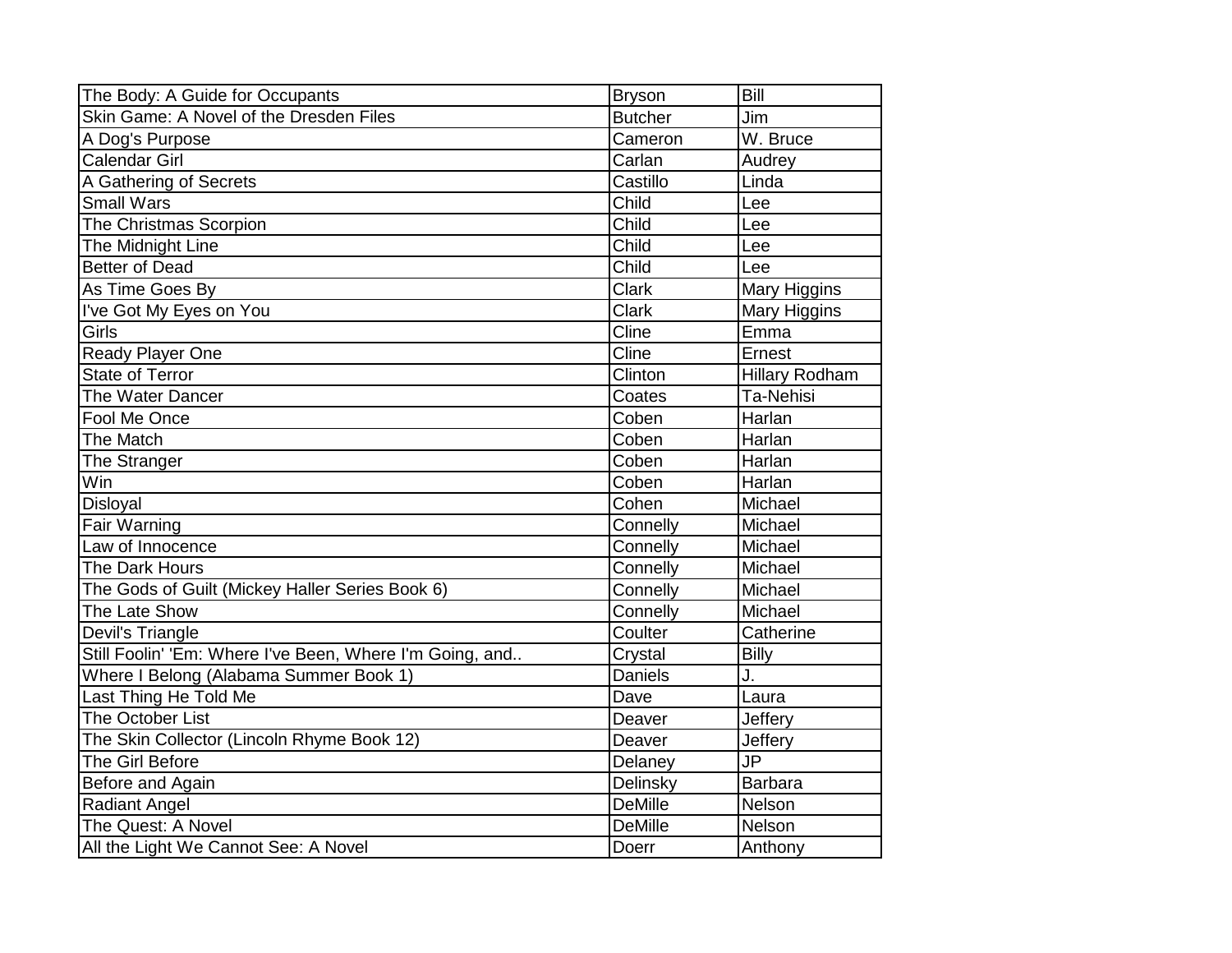| Doyle     | Glennon             |
|-----------|---------------------|
| Dyken     | Van                 |
| El Akkad  | Omar                |
| Evanovich | Janet               |
| Evanovich | Janet               |
| Evanovich | Janet               |
| Evanovich | Janet               |
| Evanovich | Janet               |
| Evans     | <b>Richard Paul</b> |
| Farrow    | Ronan               |
| Finn      | A. J.               |
| Foley     | Lucy                |
| Frank     | Dorothea Benton     |
| Frank     | Dorothea Benton     |
| Gaines    | Chip and Joanna     |
| Galbraith | Robert              |
| Gardner   | Lisa                |
| Gardner   | Lisa                |
| Gardner   | Lisa                |
| Giffin    | Emily               |
| Giffin    | Emily               |
| Gilbert   | Elizabeth           |
| Gladwell  | Malcolm             |
| Grafton   | Sue                 |
| Green     | John                |
| Grisham   | John                |
| Grisham   | John                |
| Grisham   | John                |
| Grisham   | John                |
| Grisham   | John                |
| Grisham   | John                |
| Grisham   | John                |
| Grisham   | John                |
| Grisham   | John                |
| Grisham   | John                |
|           |                     |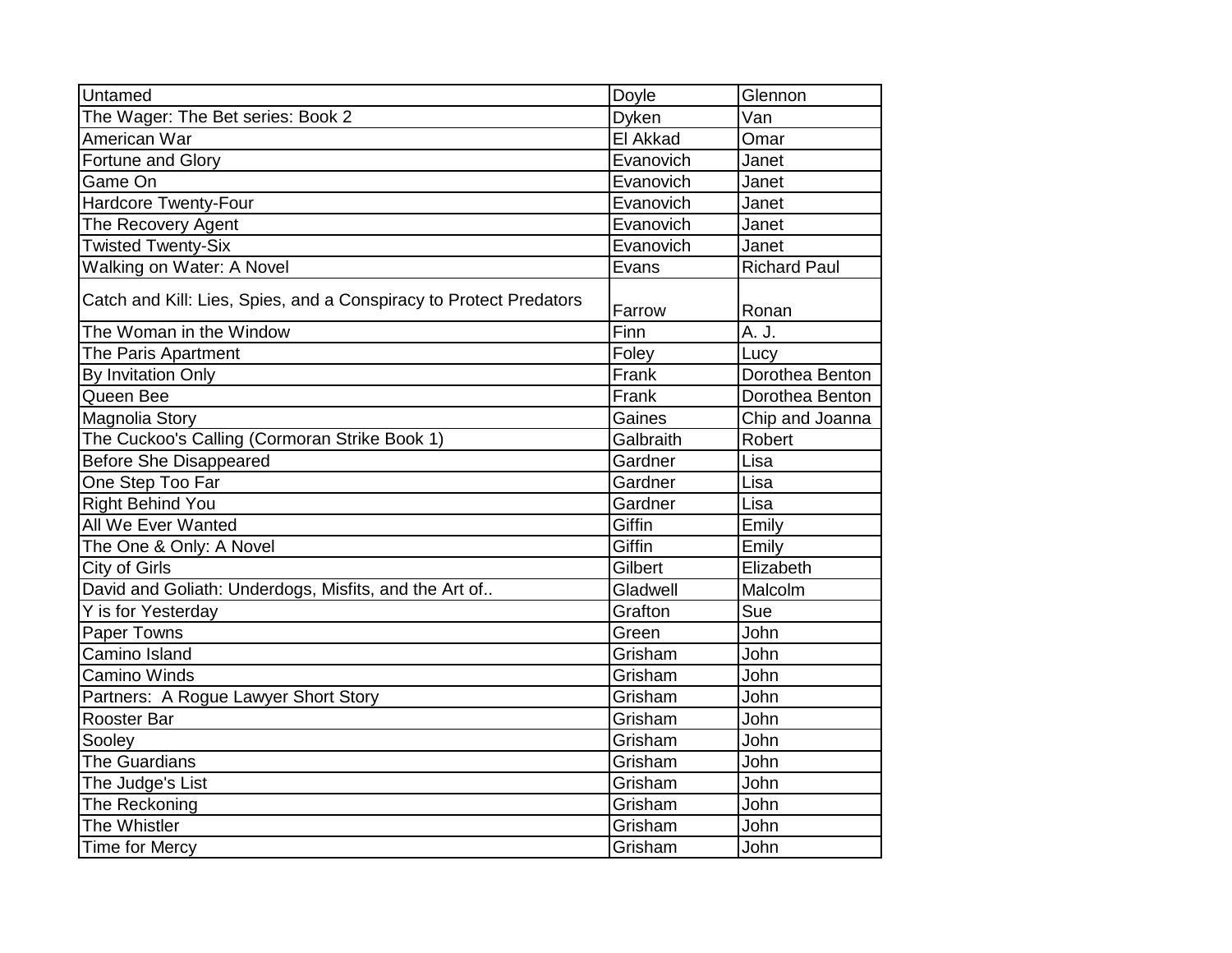| At the Water's Edge: A Novel                                | Gruen            | Sara                   |
|-------------------------------------------------------------|------------------|------------------------|
| The Midnight Library                                        | Haig             | Matt                   |
| Fly Away                                                    | Hannah           | Kristin                |
| The Four Winds                                              | Hannah           | <b>Kristin</b>         |
| The Great Alone                                             | Hannah           | <b>Kristin</b>         |
| The Monogram Murders: The New Hercule Poirot Mystery        | Hannah           | Sophie                 |
| The Nightingale                                             | Hannah           | Kristin                |
| Into the Water                                              | <b>Hawkins</b>   | Paula                  |
| The Girl on the Train: A Novel                              | <b>Hawkins</b>   | Paula                  |
| Before the Fall                                             | Hawley           | Noah                   |
| The Paper Palace                                            | Heller           | Miranda Cowley         |
| The Wife Between Us                                         | <b>Hendricks</b> | Greer                  |
| People We Meet on Vacation                                  | Henry            | Emily                  |
| The Identicals                                              | Hiderbrand       | Elin                   |
| 28 Summers                                                  | Hilderbrand      | Elin                   |
| Golden Girl                                                 | Hilderbrand      | Elin                   |
| Here's to Us                                                | Hilderbrand      | Elin                   |
| Summer of '69                                               | Hilderbrand      | Elin                   |
| The Perfect Couple                                          | Hilderbrand      | Elin                   |
| <b>Our Unfinished March</b>                                 | Holder           | Eric                   |
| Girl, Wash Your Face                                        | <b>Hollis</b>    | Rachel                 |
| <b>Evvie Drake Starts Over</b>                              | <b>Holmes</b>    | Linda                  |
| Eleanor Oliphant is Completely Fine                         | Honeyman         | Gail                   |
| It Ends with Us                                             | Hoover           | Colleen                |
| The Snow Child: A Novel (Pulitzer Prize in Letters: Fiction | <b>Ivey</b>      | Eowyn                  |
| Silencing Eve (Eve Duncan Book 18)                          | Johansen         | <b>Iris</b>            |
| American Marriage                                           | Jones            | Tayari                 |
| When Breath Becomes Air                                     | Kalanithi        | Paul                   |
| Somewhere Safe with Somebody Good: The New Mitford Novel    | Karon            | Jan                    |
| <b>Lilac Girls</b>                                          | Kelly            | <b>Martha Hall</b>     |
| <b>Lost Roses</b>                                           | Kelly            | Martha Hall            |
| <b>Braiding Sweetgrass</b>                                  | Kimmerer         | Robin Wall             |
| Doctor Sleep: A Novel (The Shining Book 2)                  | King             | Stephen                |
| <b>Fifteen Minutes: A Novel</b>                             | Kingsbury        | Karen                  |
| <b>Orphan Train</b>                                         | Kline            | <b>Christina Baker</b> |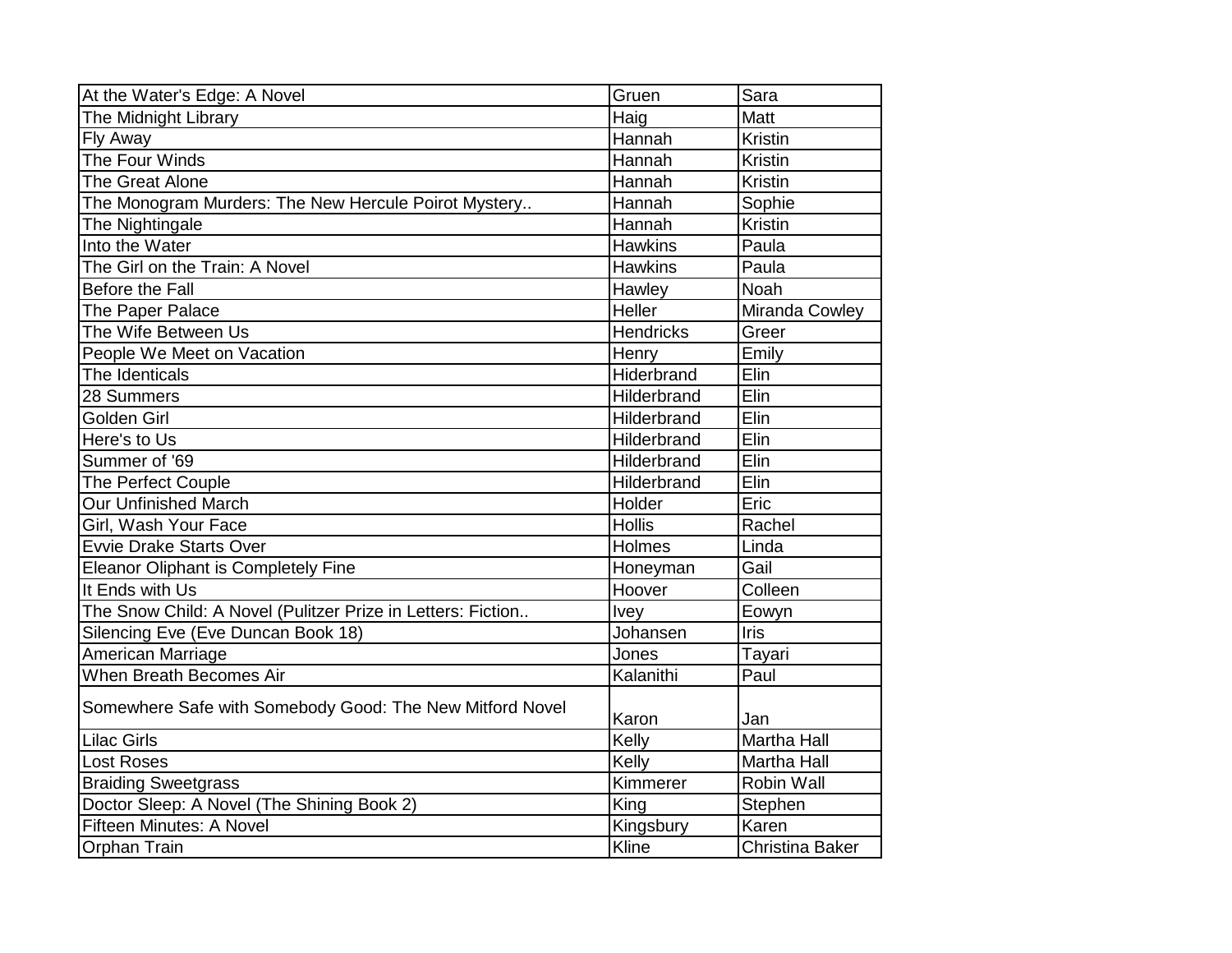| <b>Luckiest Girl Alive</b>                                  | Knoll       | Jessica        |
|-------------------------------------------------------------|-------------|----------------|
| The Life Changing Magic of Tidying Up                       | Kondo       | Marie          |
| <b>Crazy Rich Asians</b>                                    | <b>Kwan</b> | Kevin          |
| The Girl Who Lived Twice                                    | Lagercrantz | David          |
| Dead Wake: The Last Crossing of the Lusitania               | Larson      | Erik           |
| Go Set a Watchman                                           | Lee         | <b>Harper</b>  |
| The Keeper: A Novel (Dismas Hardy Book 15)                  | Lescroart   | John           |
| After I'm Gone: A Novel                                     | Lippman     | Laura          |
| Queen of the Fall: A Memoir of Girls & Goddesses            | Livingston  | Sonja          |
| <b>What She Knew</b>                                        | Macmillan   | Gilly          |
| Cottage By The Sea                                          | Macomber    | Debbie         |
| If Not For You                                              | Macomber    | Debbie         |
| It's Better This Way                                        | Macomber    | Debbie         |
| Blowout: Corrupted Democracy, Rogue State Russia and the    |             |                |
| Richest, Most Destructive Industry on Earth                 | Maddow      | Rachel         |
| Greenlights                                                 | McConaughey | <b>Matthew</b> |
| Inside Out: A Memoir                                        | Moore       | Demi           |
| Apples Never Fall                                           | Moriarty    | Liane          |
| <b>Big Little Lies</b>                                      | Moriarty    | Liane          |
| The Husband's Secret                                        | Moriarty    | Liane          |
| <b>Truly Madly Guilty</b>                                   | Moriarty    | Liane          |
| The House at Riverton: A Novel                              | Morton      | Kate           |
| The Giver of Stars                                          | Moyes       | Jojo           |
| Falling                                                     | Newman      | T.J.           |
| Little Fires Everywhere                                     | <b>Ng</b>   | Celeste        |
| A Promised Land                                             | Obama       | <b>Barack</b>  |
| Becoming                                                    | Obama       | Michelle       |
| Killing Jesus: A History                                    | O'Reilly    | Bill           |
| Killing the Rising Sun                                      | O'Reilly    | Bill           |
| The Library Book                                            | Orlean      | Susan          |
| Hudson (Fixed Book 4)                                       | Paige       | Laurelin       |
| The Fixed Trilogy: Fixed on You, Found in You, Forever with | Paige       | Laurelin       |
| Resistant                                                   | Palmer      | Michael        |
| <b>Breakdown</b>                                            | Paris       | B.A.           |
| Run Rose Run                                                | Parton      | <b>Dolly</b>   |
| Commonwealth                                                | Patchett    | Ann            |
|                                                             |             |                |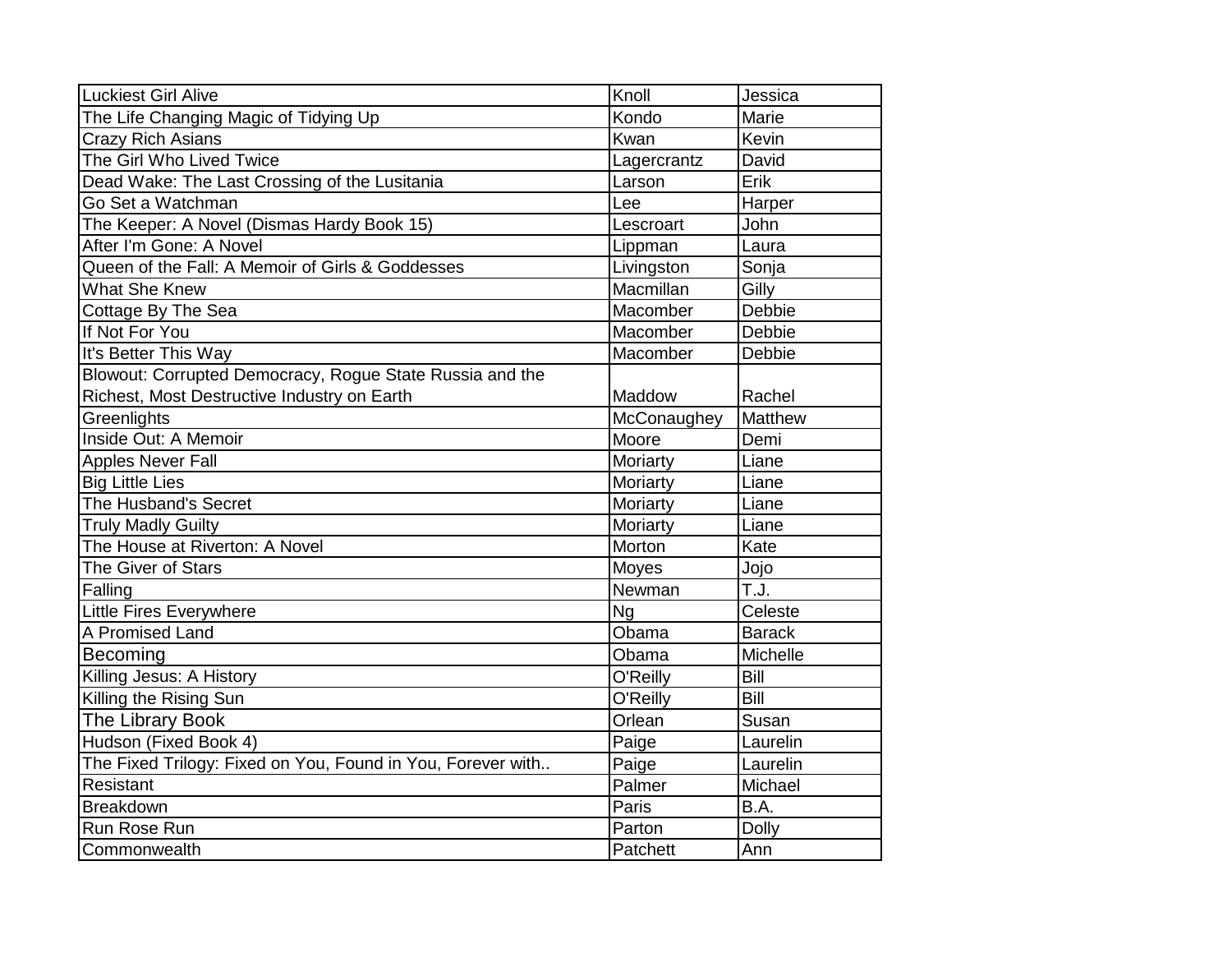| The Dutch House                                           | Patchett       | Ann                   |
|-----------------------------------------------------------|----------------|-----------------------|
| 12th of Never (Women's Murder Club)                       | Patterson      | James                 |
| 15th Affair                                               | Patterson      | James                 |
| NYPD Red 4                                                | Patterson      | James                 |
| Private L.A.                                              | Patterson      | James                 |
| The 18th Abduction                                        | Patterson      | James                 |
| The Horsewoman                                            | Patterson      | James                 |
| The President is Missing                                  | Patterson      | James                 |
| The President's Daughter                                  | Patterson      | James                 |
| Unlucky 13 (Women's Murder Club)                          | Patterson      | James                 |
| Unsolved                                                  | Patterson      | James                 |
| 21st Birthday                                             | Patterson      | James                 |
| 22 Seconds                                                | Patterson      | James                 |
| Fear No Evil                                              | Patterson      | James                 |
| Sanatorium                                                | Pearse         | Sarah                 |
| A Better Man                                              | Penny          | Louise                |
| Grain Brain: The Surprising Truth about Wheat, Carbs, and | Perlmutter     | David                 |
| A Spark of Light                                          | Picoult        | Jodi                  |
| <b>Small Great Things</b>                                 | Picoult        | Jodi                  |
| Wish You Were Here                                        | Picoult        | Jodi                  |
| The Kraken Project (Wyman Ford Series Book 4)             | Preston        | Douglas               |
| <b>The Maid</b>                                           | Prose          | <b>Nita</b>           |
| Bridgerton Book 1: The Duke and I                         | Quinn          | Julia                 |
| Rose Code                                                 | Quinn          | Kate                  |
| The Alice Network                                         | Quinn          | Kate                  |
| Swamp Bones: A Novella                                    | <b>Reichs</b>  | Kathy                 |
| <b>Malibu Rising</b>                                      | Reid           | <b>Taylor Jenkins</b> |
| Daisy Jones and the Six                                   | Reid           | <b>Taylor Jenkins</b> |
| Miss Peregrine's Home For Peculiar Children               | Riggs          | Ransom                |
| <b>Brotherhood in Death</b>                               | Robb           | J.D.                  |
| Legacy                                                    | <b>Roberts</b> | Nora                  |
| Nightwork                                                 | <b>Roberts</b> | Nora                  |
| Obsession                                                 | <b>Roberts</b> | <b>Nora</b>           |
| Shelter in Place                                          | <b>Roberts</b> | <b>Nora</b>           |
| Survive the Night                                         | Sager          | <b>Riley</b>          |
| <b>Bloody Genius</b>                                      | Sandford       | John                  |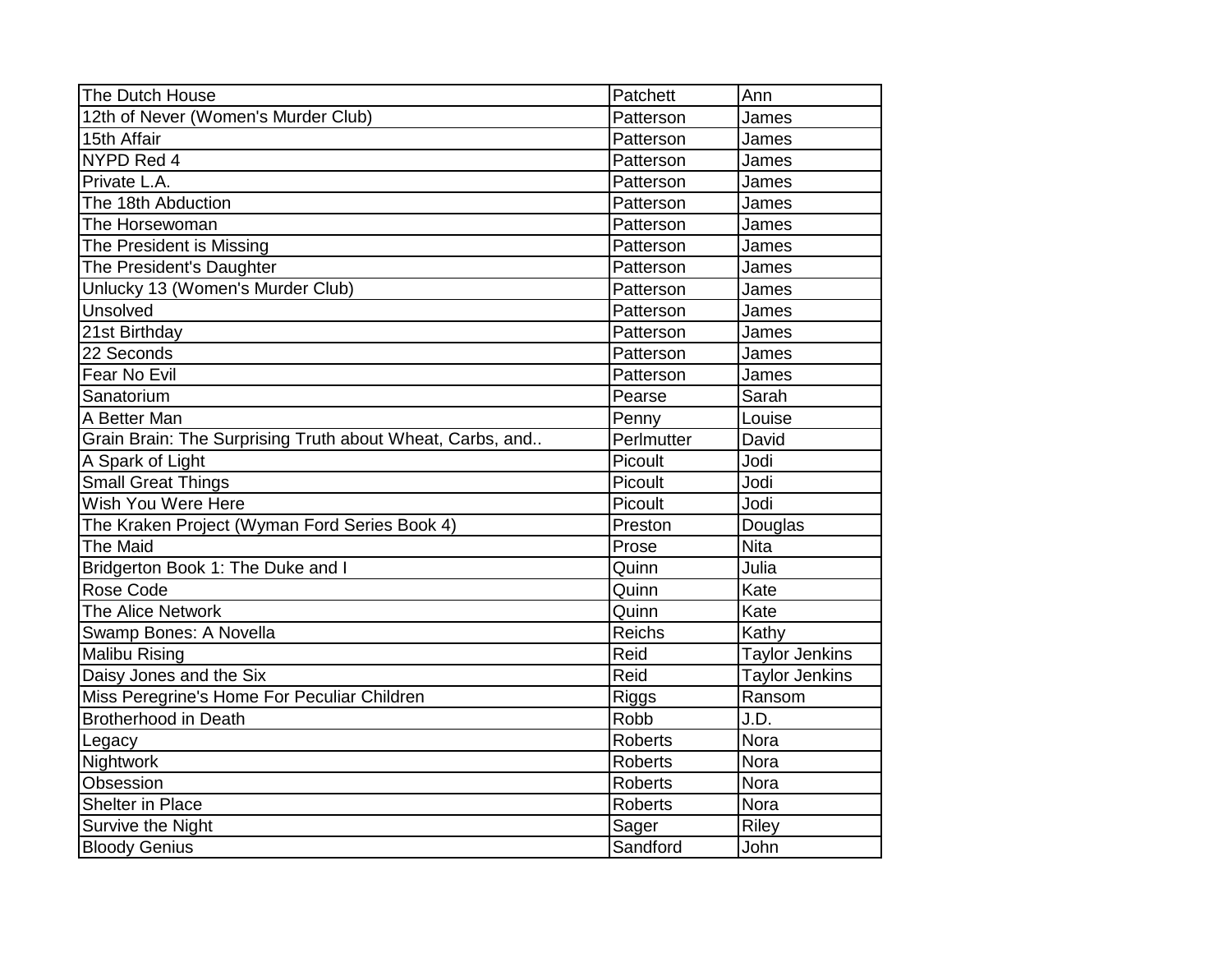| Neon Prey                                                    | Sandford      | John            |
|--------------------------------------------------------------|---------------|-----------------|
| <b>Twisted Prey</b>                                          | Sandford      | John            |
| An Invisible Thread: The True Story of an 11-Year-Old        | Schroff       | Laura           |
| Accused: A Rosato & DiNunzio Novel (Rosato & Associates Book | Scottoline    | Lisa            |
| After Anna                                                   | Scottoline    | Lisa            |
| Eternal                                                      | Scottoline    | Llsa            |
| <b>Every Fifteen Minutes</b>                                 | Scottoline    | Lisa            |
| What Happened to the Bennetts                                | Scottoline    | Lisa            |
| The Tea Girl of Hummingbird Lane                             | See           | Lisa            |
| The Alligator Man                                            | Sheehan       | James           |
| <b>Hidden Figures</b>                                        | Shetterly     | Margot Lee      |
| The New Girl                                                 | Silva         | Daniel          |
| <b>Cleaning The Gold</b>                                     | Slaughter     | Karin           |
| Cozy Minimalist Home: MoreStyle Less Stuff                   | Smith         | Myguilyn        |
| The Temptation of Lila and Ethan (The Secret Book 3)         | Sorensen      | Jessica         |
| The Longest Ride                                             | <b>Sparks</b> | <b>Nicholas</b> |
| <b>Finding Ashley</b>                                        | <b>Steel</b>  | Danielle        |
| Invisible                                                    | <b>Steel</b>  | Danielle        |
| Lost and Found                                               | <b>Steel</b>  | Danielle        |
| The Cast                                                     | <b>Steel</b>  | Danielle        |
| My Name is Lucy Barton                                       | <b>Strout</b> | Elizabeth       |
| <b>The Nest</b>                                              | Sweeney       | Cynthia D'Aprix |
| The Goldfinch: A Novel (Pulitzer Prize for Fiction)          | <b>Tartt</b>  | Donna           |
| We Are Not Ourselves: A Novel                                | Thomas        | Matthew         |
| A Gentleman in Moscow                                        | <b>Towles</b> | Amor            |
| Lincoln Highway                                              | <b>Towles</b> | Amor            |
| Good Left Undone                                             | Trigiani      | Adriana         |
| Too Much and Never Enough                                    | Trump         | Mary            |
| Identical (Kindle County Book 9)                             | Turow         | <b>Scott</b>    |
| A Spool of Blue Thread: A Novel                              | Tyler         | Anne            |
| <b>Clock Dance</b>                                           | Tyler         | Anne            |
| <b>Hillbilly Elegy</b>                                       | Vance         | J.D.            |
| The Death of Mrs. Westaway                                   | Ware          | Ruth            |
| Woman in Cabin 10                                            | Ware          | Ruth            |
| Code Name Verity                                             | Wein          | Elizabeth       |